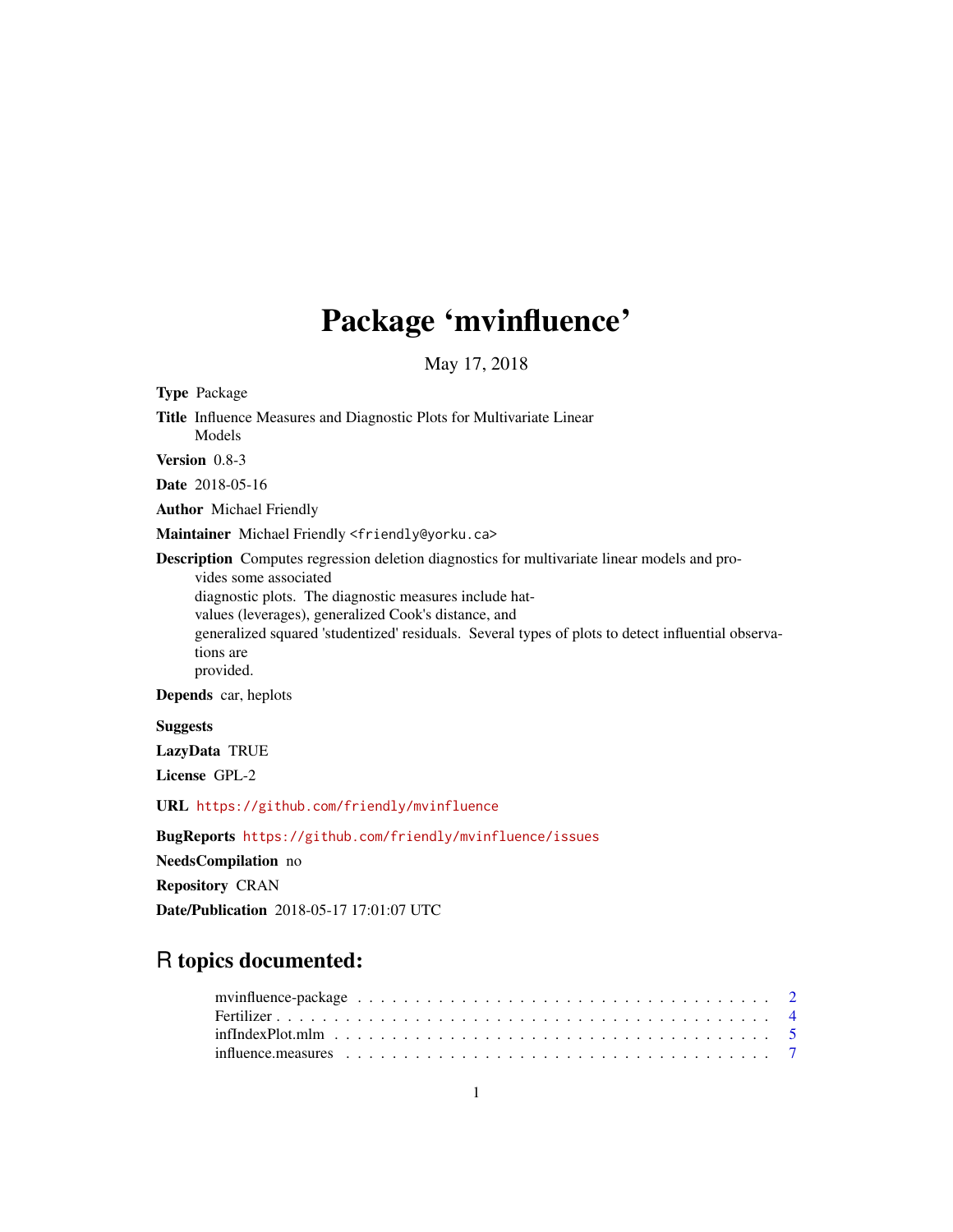## <span id="page-1-0"></span>2 mvinfluence-package

| Index |  |
|-------|--|
|       |  |
|       |  |
|       |  |
|       |  |
|       |  |
|       |  |
|       |  |

mvinfluence-package *Influence Measures and Diagnostic Plots for Multivariate Linear Models*

#### Description

This collection of functions is designed to compute regression deletion diagnostics for multivariate linear models following Barrett & Ling (1992). These are close analogs of standard methods for univariate and generalized linear models handled by the [influence.measures](#page-6-1) in the stats package. These functions also extend plots of influence diagnostic measures such as those provided by [influencePlot](#page-0-0) in the stats package.

In addition, the functions provide diagnostics for deletion of subsets of observations of size m>1. This case is theoretically interesting because sometimes pairs (m=2) of influential observations can mask each other, sometimes they can have joint influence far exceeding their individual effects, as well as other interesting phenomena described by Lawrence (1995). Associated methods for the case m>1 are still under development in this package.

## Details

The DESCRIPTION file:

| Package:     | mvinfluence                                                                                                  |
|--------------|--------------------------------------------------------------------------------------------------------------|
| Type:        | Package                                                                                                      |
| Title:       | Influence Measures and Diagnostic Plots for Multivariate Linear Models                                       |
| Version:     | $0.8 - 3$                                                                                                    |
| Date:        | 2018-05-16                                                                                                   |
| Author:      | Michael Friendly                                                                                             |
| Maintainer:  | Michael Friendly <friendly@yorku.ca></friendly@yorku.ca>                                                     |
| Description: | Computes regression deletion diagnostics for multivariate linear models and provides some associated diagnos |
| Depends:     | car, heplots                                                                                                 |
| Suggests:    |                                                                                                              |
| LazyData:    | <b>TRUE</b>                                                                                                  |
| License:     | GPL-2                                                                                                        |
| URL:         | https://github.com/friendly/mvinfluence                                                                      |
| BugReports:  | https://github.com/friendly/mvinfluence/issues                                                               |
| Packaged:    | 2012-03-18 21:51:10 UTC; Michael                                                                             |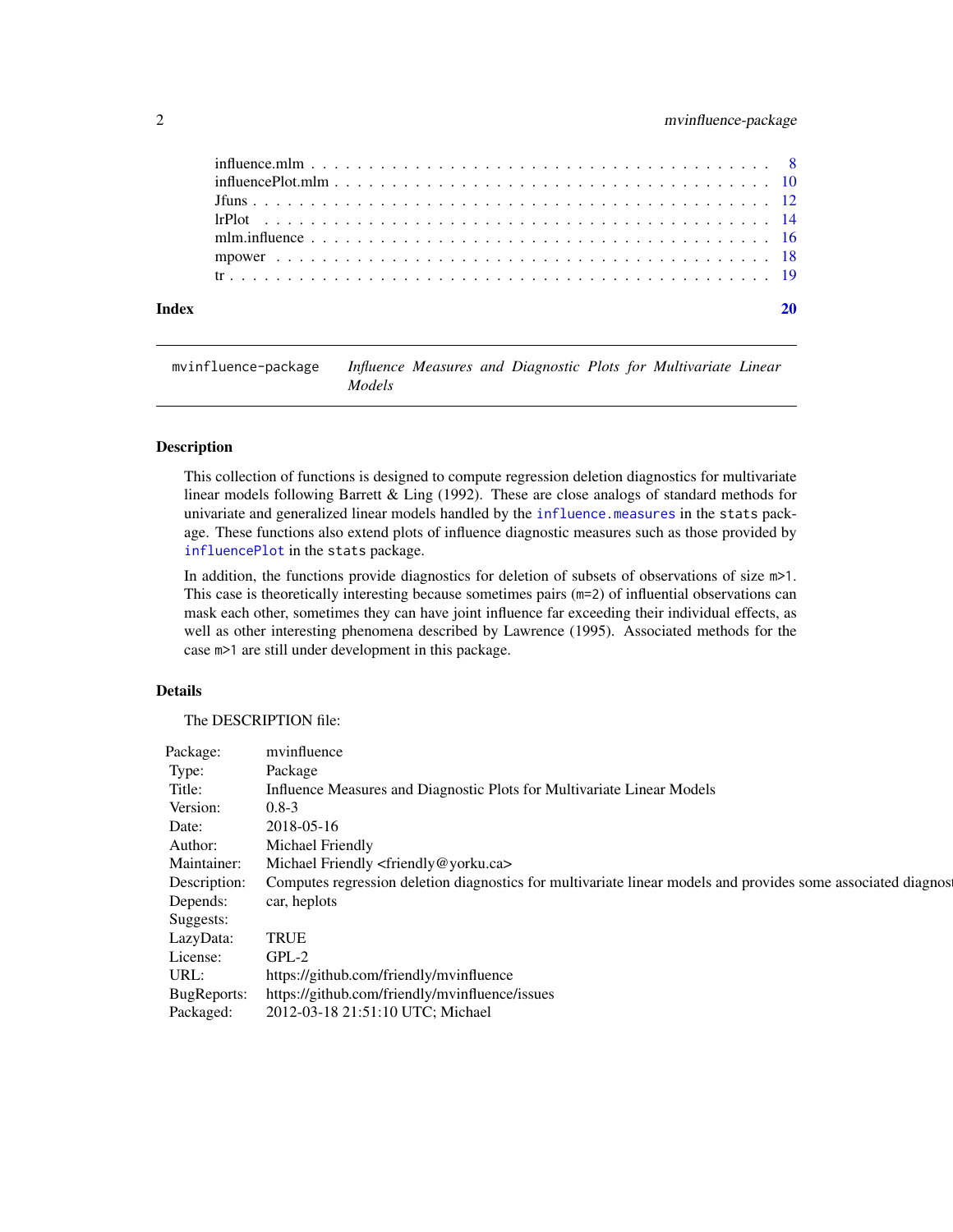## mvinfluence-package 3

Index of help topics:

| Fertilizer          | Fertilizer Data                                |
|---------------------|------------------------------------------------|
| Jdet                | General Classes of Influence Measures          |
| cooks.distance.mlm  | Regression Deletion Diagnostics for            |
|                     | Multivariate Linear Models                     |
| infIndexPlot.mlm    | Influence Index Plots for Multivariate Linear  |
|                     | Models                                         |
| influence.mlm       | Regression Deletion Diagnostics for            |
|                     | Multivariate Linear Models                     |
| influencePlot.mlm   | Influence Plots for Multivariate Linear Models |
| lrPlot              | Regression LR Influence Plot                   |
| mlm.influence       | Calculate Regression Deletion Diagnostics for  |
|                     | Multivariate Linear Models                     |
| mpower              | General Matrix Power                           |
| mvinfluence-package | Influence Measures and Diagnostic Plots for    |
|                     | Multivariate Linear Models                     |
| tr                  | Matrix trace                                   |

 $\sim$  An overview of how to use the package, including the most important  $\sim$   $\sim$  functions  $\sim$  The design goal for this package is that, as an extension of standard methods for univariate linear models, you should be able to fit a linear model with a multivariate response,

mymlm  $\le$  lm( cbind(y1, y2, y3)  $\sim$  x1 + x2 + x3, data=mydata)

and then get useful diagnostics and plots with

influence(mymlm) hatvalues(mymlm) influencePlot(mymlm, ...)

## Author(s)

Michael Friendly

Maintainer: Michael Friendly <friendly@yorku.ca>

## References

Barrett, B. E. and Ling, R. F. (1992). General Classes of Influence Measures for Multivariate Regression. *Journal of the American Statistical Association*, 87(417), 184-191.

Barrett, B. E. (2003). Understanding Influence in Multivariate Regression. *Communications in Statistics – Theory and Methods*, 32, 3, 667-680.

A. J. Lawrence (1995). Deletion Influence and Masking in Regression *Journal of the Royal Statistical Society. Series B (Methodological)* , Vol. 57, No. 1, pp. 181-189.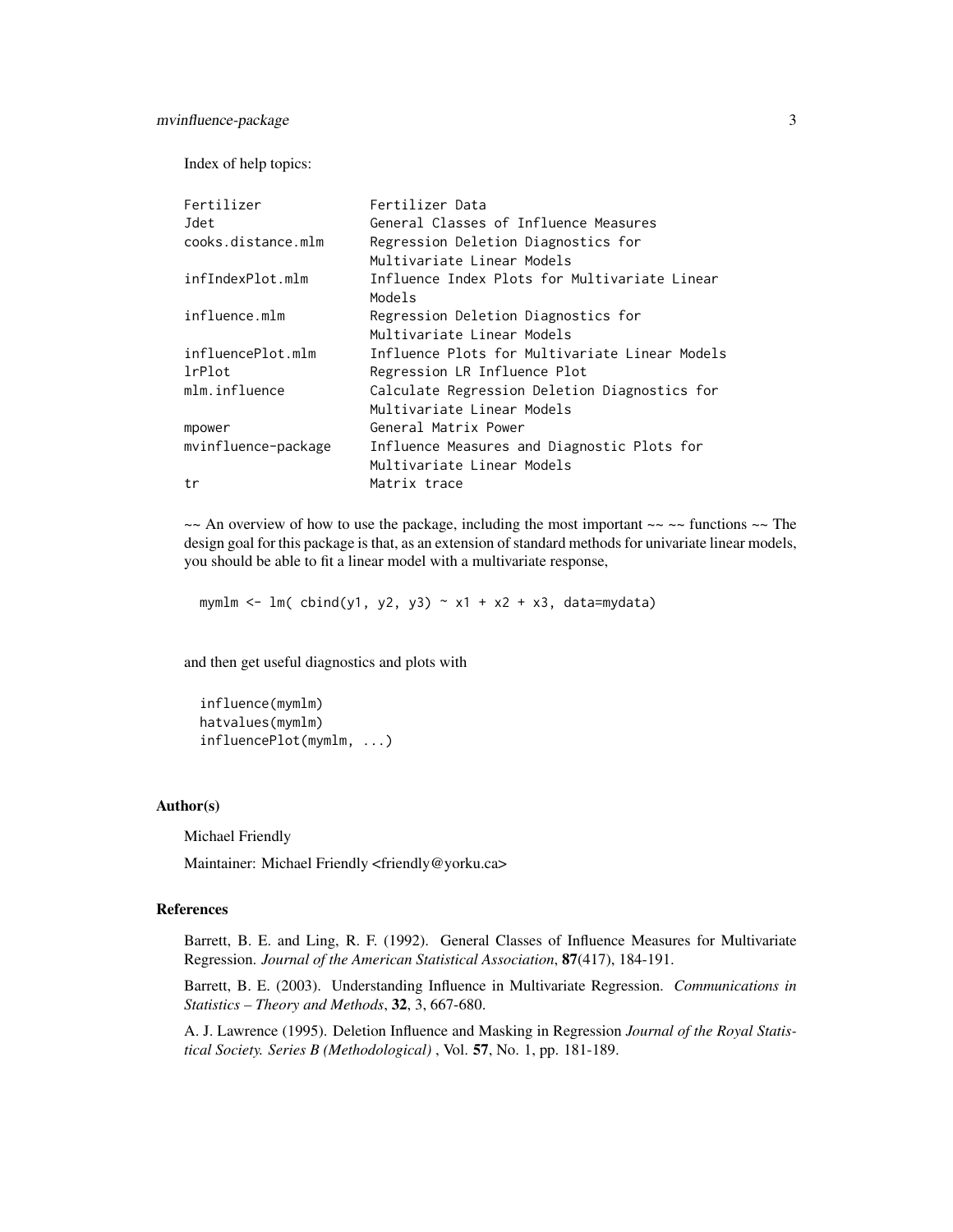## <span id="page-3-0"></span>See Also

[influence.measures](#page-6-1), [influence.mlm](#page-7-1), [influencePlot.mlm](#page-9-1), ...

[Jdet](#page-11-1), [Jtr](#page-11-1) provide some theoretical description and definitions of influence measures in the Barrett & Ling framework.

#### Examples

# none here

|  | Fertilizer Data<br>Fertilizer |
|--|-------------------------------|
|--|-------------------------------|

## Description

A small data set on the use of fertilizer (x) in relation to the amount of grain (y1) and straw (y2) produced.

#### Usage

```
data(Fertilizer)
```
#### Format

A data frame with 8 observations on the following 3 variables.

grain amount of grain produced

straw amount of straw produced

fertilizer amount of fertilizer applied

#### Details

The first observation is an obvious outlier and influential observation.

#### Source

Anderson, T. W. (1984). *An Introduction to Multivariate Statistical Analysis*, New York: Wiley, p. 369.

## References

Hossain, A. and Naik, D. N. (1989). Detection of influential observations in multivariate regression. *Journal of Applied Statistics*, 16 (1), 25-37.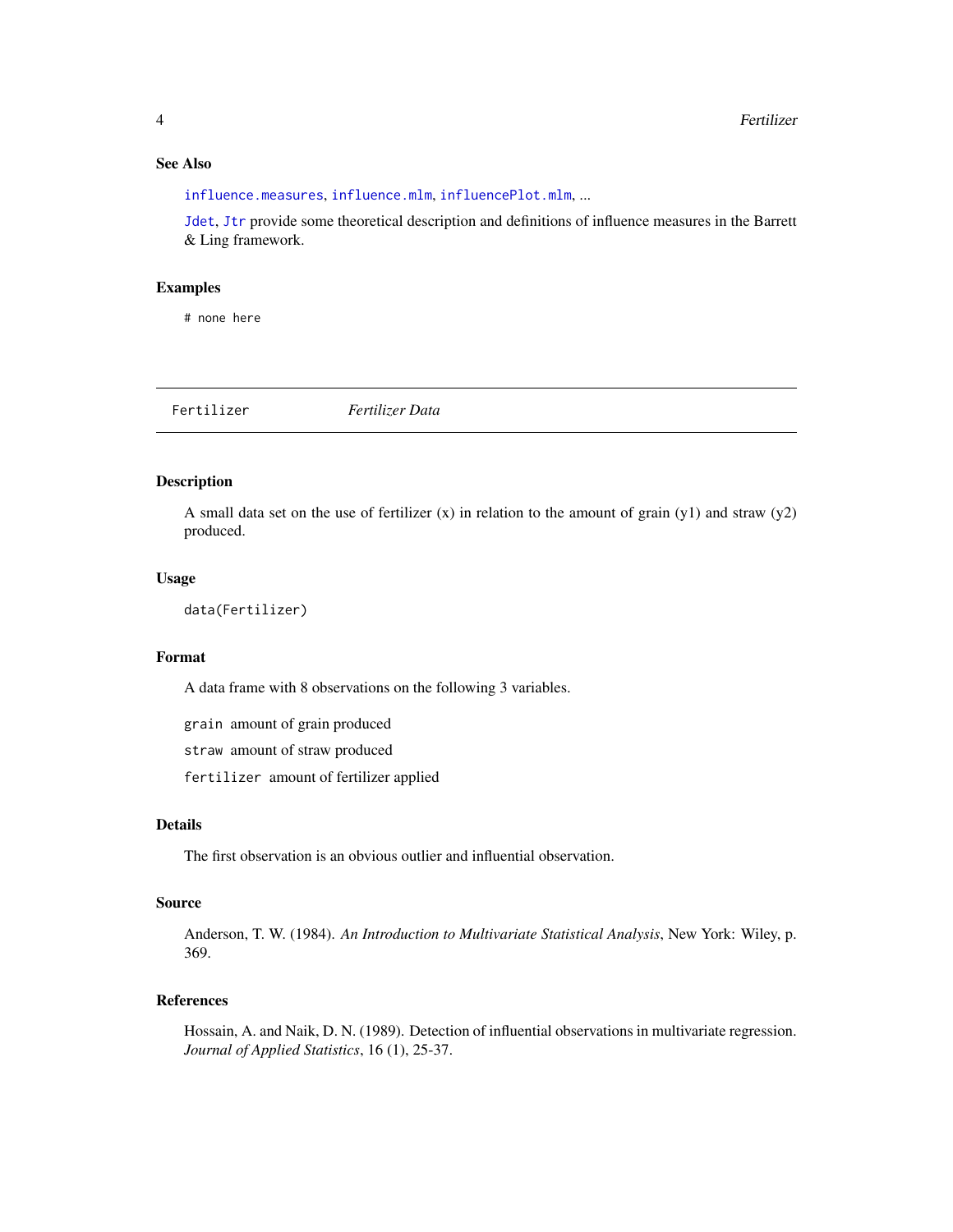## <span id="page-4-0"></span>infIndexPlot.mlm 5

#### Examples

```
data(Fertilizer)
# simple plots
plot(Fertilizer, col=c('red', rep("blue",7)), cex=c(2,rep(1.2,7)), pch=as.character(1:8))
biplot(prcomp(Fertilizer))
#fit mlm
mod <- lm(cbind(grain, straw) ~ fertilizer, data=Fertilizer)
Anova(mod)
# influence plots (m=1)
influencePlot(mod)
influencePlot(mod, type='LR')
influencePlot(mod, type='stres')
```
infIndexPlot.mlm *Influence Index Plots for Multivariate Linear Models*

## Description

Provides index plots of some diagnostic measures for a multivariate linear model: Cook's distance, a generalized (squared) studentized residual, hat-values (leverages), and Mahalanobis squared distances of the residuals.

#### Usage

```
## S3 method for class 'mlm'
infIndexPlot(model,
infl = mlm.influence(model, do.coef = FALSE), FUN = det,
vars = c("Cook", "Studentized", "hat", "DSQ"),
main = paste("Diagnostic Plots for", deparse(substitute(model))),
pch = 19,
labels,
id.method = "y", id.n = if (id.method[1] == "identify") Inf else \emptyset,
id.cex = 1, id.col = palette() [1], id.location = "lr",grid = TRUE, ...)
```
#### Arguments

| model | A multivariate linear model object of class mlm.                                                                                                                                    |
|-------|-------------------------------------------------------------------------------------------------------------------------------------------------------------------------------------|
| infl  | influence measure structure as returned by mlm. influence                                                                                                                           |
| FUN   | For $m>1$ , the function to be applied to the H and Q matrices returning a scalar<br>value. FUN=det and FUN=tr are possible choices, returning the  H  and $tr(H)$<br>respectively. |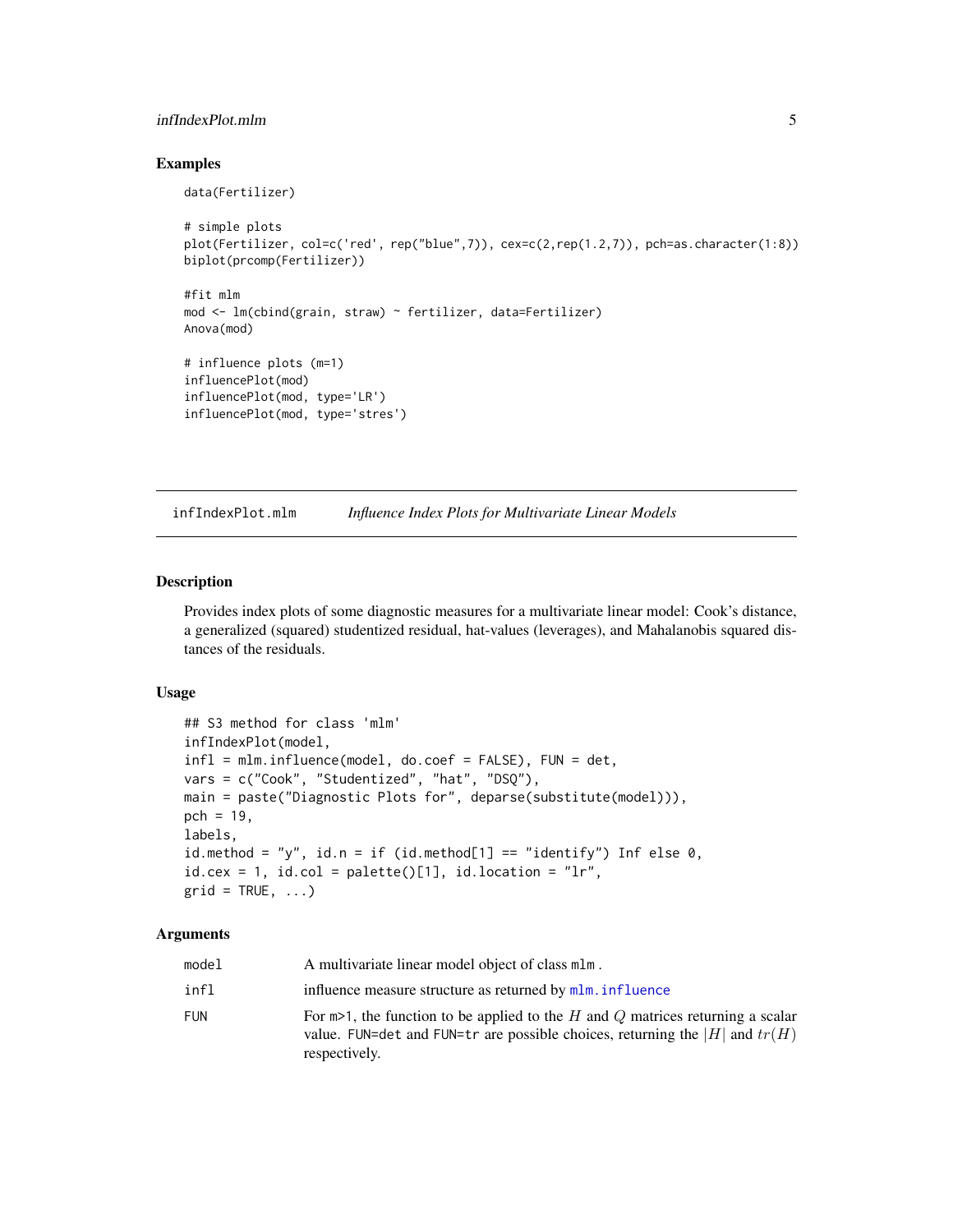<span id="page-5-0"></span>

| vars     | All the quantities listed in this argument are plotted. Use "Cook" for generalized                                                      |
|----------|-----------------------------------------------------------------------------------------------------------------------------------------|
|          | Cook's distances, "Studentized" for generalized Studentized residuals, "hat"                                                            |
|          | for hat-values (or leverages), and DSQ for the squared Mahalanobis distances of                                                         |
|          | the model residuals. Capitalization is optional. All may be abbreviated by the                                                          |
|          | first one or more letters.                                                                                                              |
| main     | main title for graph                                                                                                                    |
| pch      | Plotting character for points                                                                                                           |
|          | id.method.labels.id.n.id.cex.id.col.id.location                                                                                         |
|          | Arguments for the labeling of points. The default is $id.n=0$ for labeling no<br>points. See showLabels for details of these arguments. |
| grid     | If TRUE, the default, a light-gray background grid is put on the graph                                                                  |
| $\ddots$ | Arguments passed to plot                                                                                                                |
|          |                                                                                                                                         |

## Details

This function produces index plots of the various influence measures calculated by [influence.mlm](#page-7-1), and in addition, the measure based on the Mahalanobis squared distances of the residuals from the origin.

#### Value

None. Used for its side effect of producing a graph.

## Author(s)

Michael Friendly; borrows code from car::infIndexPlot

## References

Barrett, B. E. and Ling, R. F. (1992). General Classes of Influence Measures for Multivariate Regression. *Journal of the American Statistical Association*, 87(417), 184-191.

Barrett, B. E. (2003). Understanding Influence in Multivariate Regression *Communications in Statistics - Theory and Methods*, 32, 667-680.

## See Also

[influencePlot.mlm](#page-9-1), [Mahalanobis](#page-0-0), [infIndexPlot](#page-0-0),

infIndexPlot(Sake.mod, id.n=3)

#### Examples

```
# iris data
data(iris)
iris.mod <- lm(as.matrix(iris[,1:4]) ~ Species, data=iris)
infIndexPlot(iris.mod, col=iris$Species, id.n=3)
# Sake data
data(Sake, package="heplots")
Sake.mod <- lm(cbind(taste,smell) ~ ., data=Sake)
```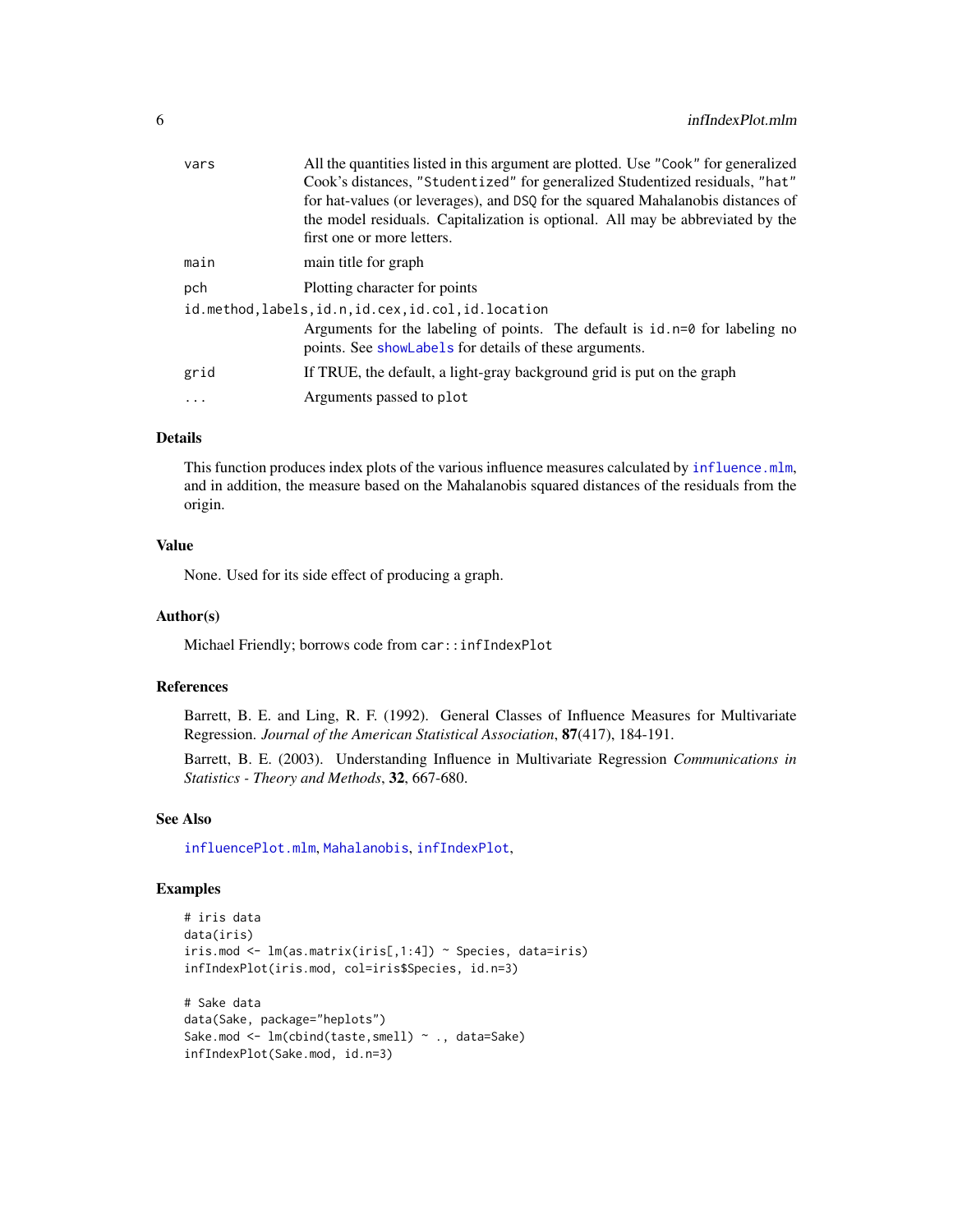```
# Rohwer data
data(Rohwer, package="heplots")
Rohwer2 <- subset(Rohwer, subset=group==2)
rownames(Rohwer2)<- 1:nrow(Rohwer2)
rohwer.mlm <- lm(cbind(SAT, PPVT, Raven) ~ n + s + ns + na + ss, data=Rohwer2)infIndexPlot(rohwer.mlm, id.n=3)
```
<span id="page-6-1"></span>influence.measures *Regression Deletion Diagnostics for Multivariate Linear Models*

## Description

The functions cooks.distance.mlm and hatvalues.mlm are designed as extractor functions for regression deletion diagnostics for multivariate linear models following Barrett & Ling (1992). These are close analogs of methods for univariate and generalized linear models handled by the [influence.measures](#page-6-1) in the stats package.

In addition, the functions provide diagnostics for deletion of subsets of observations of size m>1.

#### Usage

```
## S3 method for class 'mlm'
cooks.distance(model, infl = mlm.influence(model, do.coef = FALSE), ...)
## S3 method for class 'mlm'
hatvalues(model, m = 1, infl, ...)
```
#### Arguments

| model    | A mlm object, as returned by $\ln x$ with a multivariate response      |
|----------|------------------------------------------------------------------------|
| do.coef  | logical. Should the coefficients be returned in the inflmlm object?    |
| m        | Size of the subsets for deletion diagnostics                           |
| infl     | An influence structure, of class inflmlm as returned by mlm. influence |
| $\cdots$ | Other arguments, passed on                                             |

#### Value

When  $m=1$ , these functions return a vector, corresponding to the observations in the data set. When  $m>1$ , they return a list of  $m \times m$  matrices, corresponding to deletion of subsets of size m.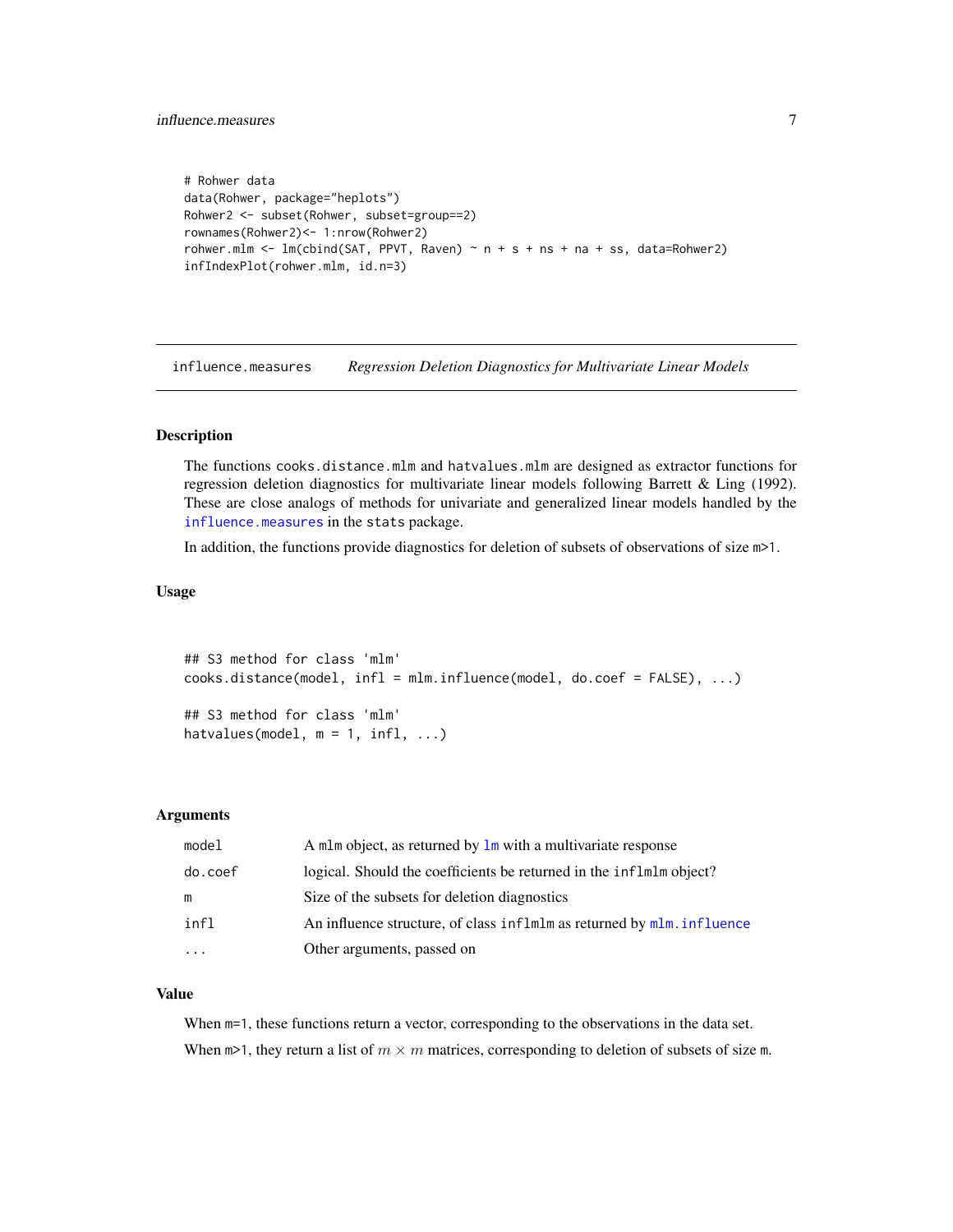#### <span id="page-7-0"></span>Author(s)

Michael Friendly

#### References

Barrett, B. E. and Ling, R. F. (1992). General Classes of Influence Measures for Multivariate Regression. *Journal of the American Statistical Association*, 87(417), 184-191.

#### See Also

[influencePlot.mlm](#page-9-1), ~~~

## Examples

```
data(Rohwer, package="heplots")
Rohwer2 <- subset(Rohwer, subset=group==2)
rownames(Rohwer2)<- 1:nrow(Rohwer2)
Rohwer.mod <- lm(cbind(SAT, PPVT, Raven) ~ n+s+ns+na+ss, data=Rohwer2)
```
hatvalues(Rohwer.mod) cooks.distance(Rohwer.mod)

<span id="page-7-1"></span>influence.mlm *Regression Deletion Diagnostics for Multivariate Linear Models*

### Description

This collection of functions is designed to compute regression deletion diagnostics for multivariate linear models following Barrett & Ling (1992) that are close analogs of methods for univariate and generalized linear models handled by the [influence.measures](#page-6-1) in the stats package.

In addition, the functions provide diagnostics for deletion of subsets of observations of size m>1.

#### Usage

```
## S3 method for class 'mlm'
influence(model, do.coef = TRUE, m = 1, ...)## S3 method for class 'inflmlm'
as.data. frame(x, ..., FUN = det, funnames = TRUE)## S3 method for class 'inflmlm'
print(x, digits = max(3, getOption("digits") - 4), FUN = det, ...)
```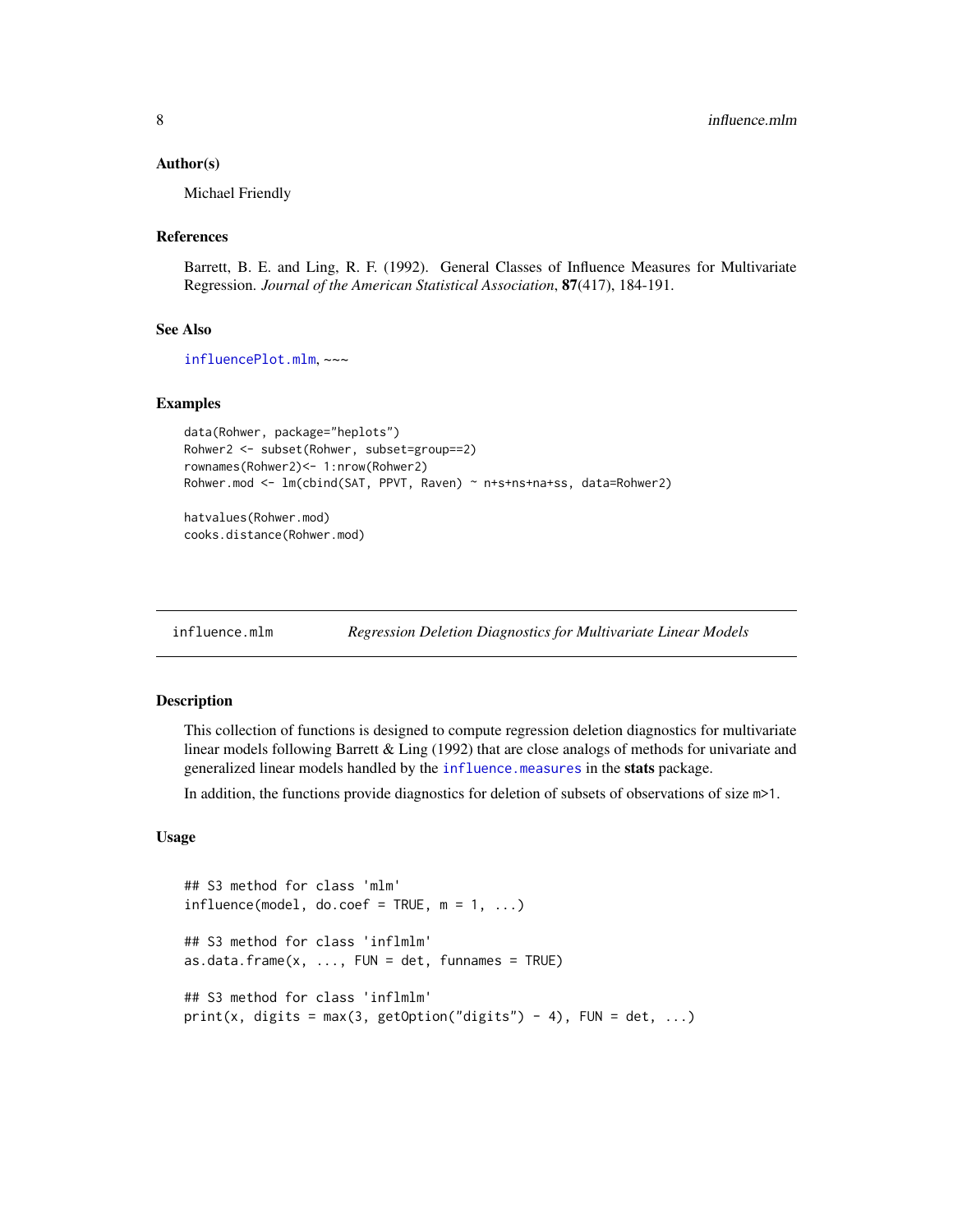## <span id="page-8-0"></span>influence.mlm 9

## Arguments

| model        | An mlm object, as returned by lm                                                                                                                                                    |
|--------------|-------------------------------------------------------------------------------------------------------------------------------------------------------------------------------------|
| do.coef      | logical. Should the coefficients be returned in the inflmlm object?                                                                                                                 |
| m            | Size of the subsets for deletion diagnostics                                                                                                                                        |
| $\mathsf{x}$ | An inflmlm object, as returned by mlm. influence                                                                                                                                    |
| <b>FUN</b>   | For $m>1$ , the function to be applied to the H and Q matrices returning a scalar<br>value. FUN=det and FUN=tr are possible choices, returning the  H  and $tr(H)$<br>respectively. |
| funnames     | logical. Should the FUN name be prepended to the statistics when creating a data<br>frame?                                                                                          |
| .            | Other arguments passed to methods                                                                                                                                                   |
| digits       | Number of digits for the print method                                                                                                                                               |

#### Details

influence.mlm is a simple wrapper for the computational function,  $mlm$ . influence designed to provide an S3 method for class "mlm" objects.

There are still infelicities in the methods for the m>1 case in the current implementation. In particular, for  $m>1$ , you must call influence.mlm directly, rather than using the S3 generic influence().

#### Value

influence.mlm returns an S3 object of class inflmlm, a list with the following components

| m       | Deletion subset size                                                                                                                                           |
|---------|----------------------------------------------------------------------------------------------------------------------------------------------------------------|
| H       | Hat values, $H_I$ . If $m=1$ , a vector of diagonal entries of the 'hat' matrix. Other-<br>wise, a list of $m \times m$ matrices corresponding to the subsets. |
| Q       | Residuals, $Q_I$ .                                                                                                                                             |
| CookD   | Cook's distance values                                                                                                                                         |
|         | Leverage components                                                                                                                                            |
| R       | Residual components                                                                                                                                            |
| subsets | Indices of the observations in the subsets of size m                                                                                                           |
| labels  | <b>Observation labels</b>                                                                                                                                      |
| call    | Model call for the mlm object                                                                                                                                  |
| Beta    | Deletion regression coefficients— included if do. coef=TRUE                                                                                                    |

## Author(s)

Michael Friendly

## References

Barrett, B. E. and Ling, R. F. (1992). General Classes of Influence Measures for Multivariate Regression. *Journal of the American Statistical Association*, 87(417), 184-191.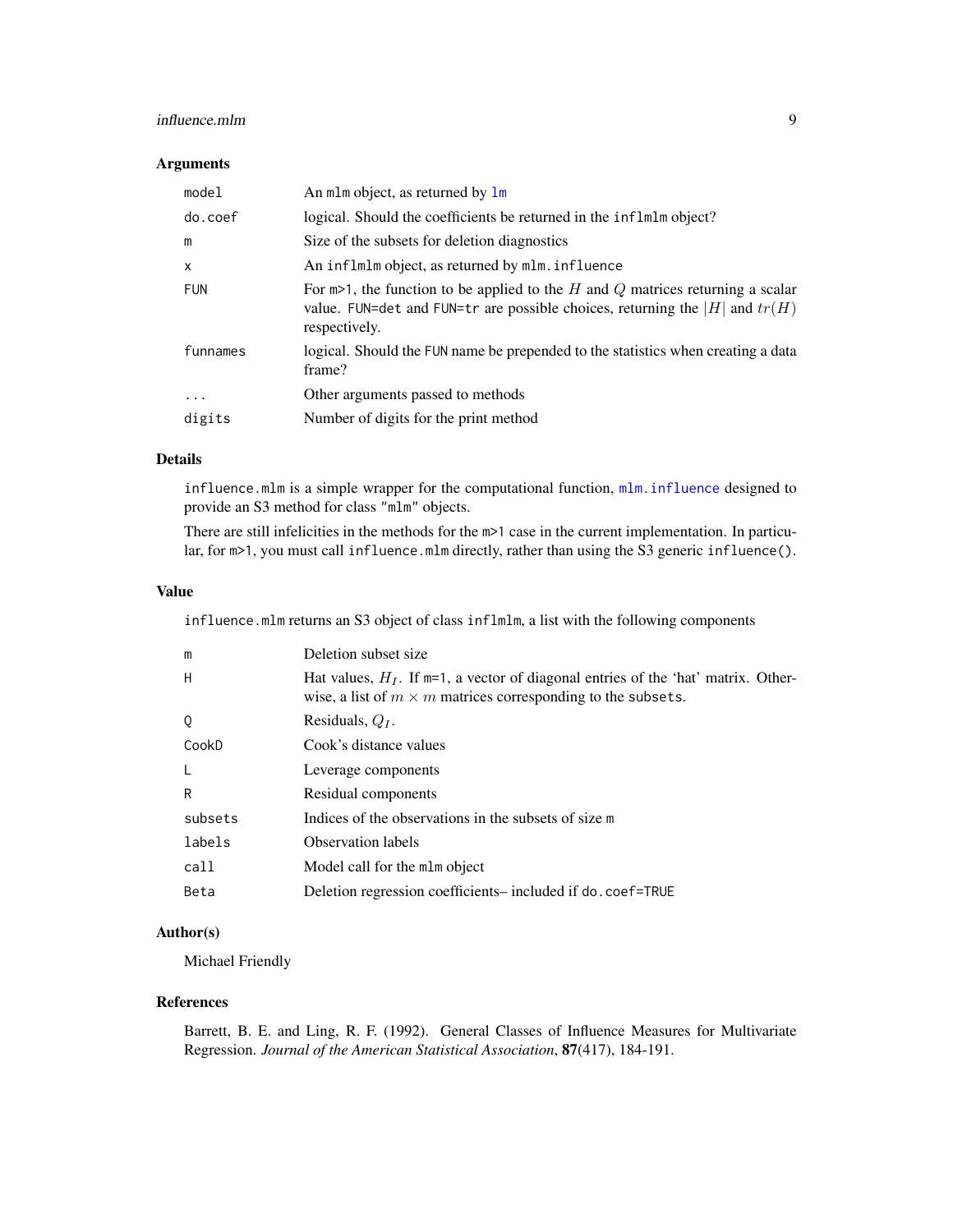#### See Also

[influencePlot.mlm](#page-9-1), [mlm.influence](#page-15-1)

#### Examples

```
# Rohwer data
Rohwer2 <- subset(Rohwer, subset=group==2)
rownames(Rohwer2)<- 1:nrow(Rohwer2)
Rohwer.mod <- lm(cbind(SAT, PPVT, Raven) ~ n+s+ns+na+ss, data=Rohwer2)
# m=1 diagnostics
influence(Rohwer.mod)
# try an m=2 case
res2 <- influence.mlm(Rohwer.mod, m=2, do.coef=FALSE)
res2.df <- as.data.frame(res2)
head(res2.df)
scatterplotMatrix(log(res2.df))
influencePlot(Rohwer.mod, id.n=4, type="cookd")
# Sake data
Sake.mod <- lm(cbind(taste,smell) ~ ., data=Sake)
influence(Sake.mod)
influencePlot(Sake.mod, id.n=3, type="cookd")
```
<span id="page-9-1"></span>influencePlot.mlm *Influence Plots for Multivariate Linear Models*

## Description

This function creates various types of "bubble" plots of influence measures with the areas of the circles representing the observations proportional to Cook's distances.

type="stres" plots squared (internally) Studentized residuals against hat values; type="cookd" plots Cook's distance against hat values; type="LR" plots residual components against leverage components, with the property that contours of constant Cook's distance fall on diagonal lines with slope  $= -1$ .

#### Usage

```
## S3 method for class 'mlm'
influencePlot(model, scale = 12, type=c("stres", "LR", "cookd"),
infl = mlm.influence(model, do.coef = FALSE), FUN = det,
fill = TRUE, fill.col = "red", fill.alpha.max = 0.5,labels,
```
<span id="page-9-0"></span>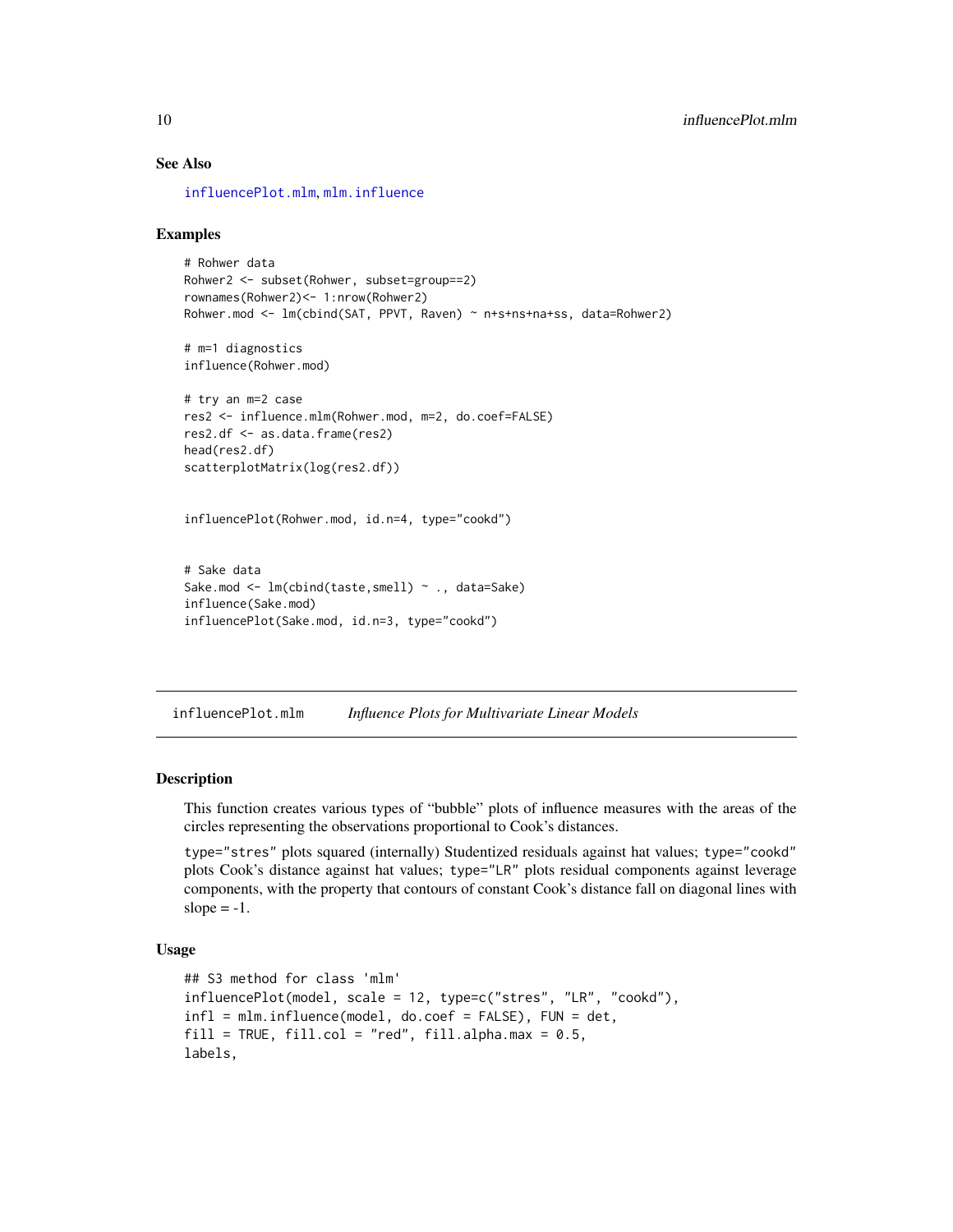```
id. method = "noteworthy", id.n = if (id. method[1] == "identify") Inf else 0,id. cex = 1, id. col = palette() [1],ref.col = "gray", ref.lty = 2, ref.lab = TRUE, \ldots)
```
## Arguments

| model                          | An mlm object, as returned by lm with a multivariate response.                                                                                                                                                                                                                                                                                                                                                                     |
|--------------------------------|------------------------------------------------------------------------------------------------------------------------------------------------------------------------------------------------------------------------------------------------------------------------------------------------------------------------------------------------------------------------------------------------------------------------------------|
| scale                          | a factor to adjust the radii of the circles, in relation to sqrt (CookD)                                                                                                                                                                                                                                                                                                                                                           |
| type                           | Type of plot: one of c("stres", "cookd", "LR")                                                                                                                                                                                                                                                                                                                                                                                     |
| infl                           | influence measure structure as returned by mlm. influence                                                                                                                                                                                                                                                                                                                                                                          |
| <b>FUN</b>                     | For $m>1$ , the function to be applied to the H and Q matrices returning a scalar<br>value. FUN=det and FUN=tr are possible choices, returning the  H  and $tr(H)$<br>respectively.                                                                                                                                                                                                                                                |
|                                | labels, id.method, id.n, id.cex, id.col<br>settings for labelling points; see link{showLabels} for details. To omit point<br>labelling, set id. n=0, the default. The default id. method="noteworthy" is<br>used in this function to indicate setting labels for points with large Studentized<br>residuals, hat-values or Cook's distances. See Details below. Set id. method="identify"<br>for interactive point identification. |
| fill, fill.col, fill.alpha.max | fill: logical, specifying whether the circles should be filled. When fill=TRUE,<br>fill. col gives the base fill color to which transparency specified by fill. alpha. max<br>is applied.                                                                                                                                                                                                                                          |
| ref.col, ref.lty, ref.lab      | arguments for reference lines. Incompletely implemented in this version                                                                                                                                                                                                                                                                                                                                                            |
| .                              | other arguments passed down                                                                                                                                                                                                                                                                                                                                                                                                        |

## Details

The id.method="noteworthy" setting also requires setting id.n>0 to have any effect. Using id.method="noteworthy", and id.n>0, the number of points labeled is the union of the largest id.n values on each of L, R, and CookD.

## Value

If points are identified, returns a data frame with the hat values, Studentized residuals and Cook's distance of the identified points. If no points are identified, nothing is returned. This function is primarily used for its side-effect of drawing a plot.

## Author(s)

Michael Friendly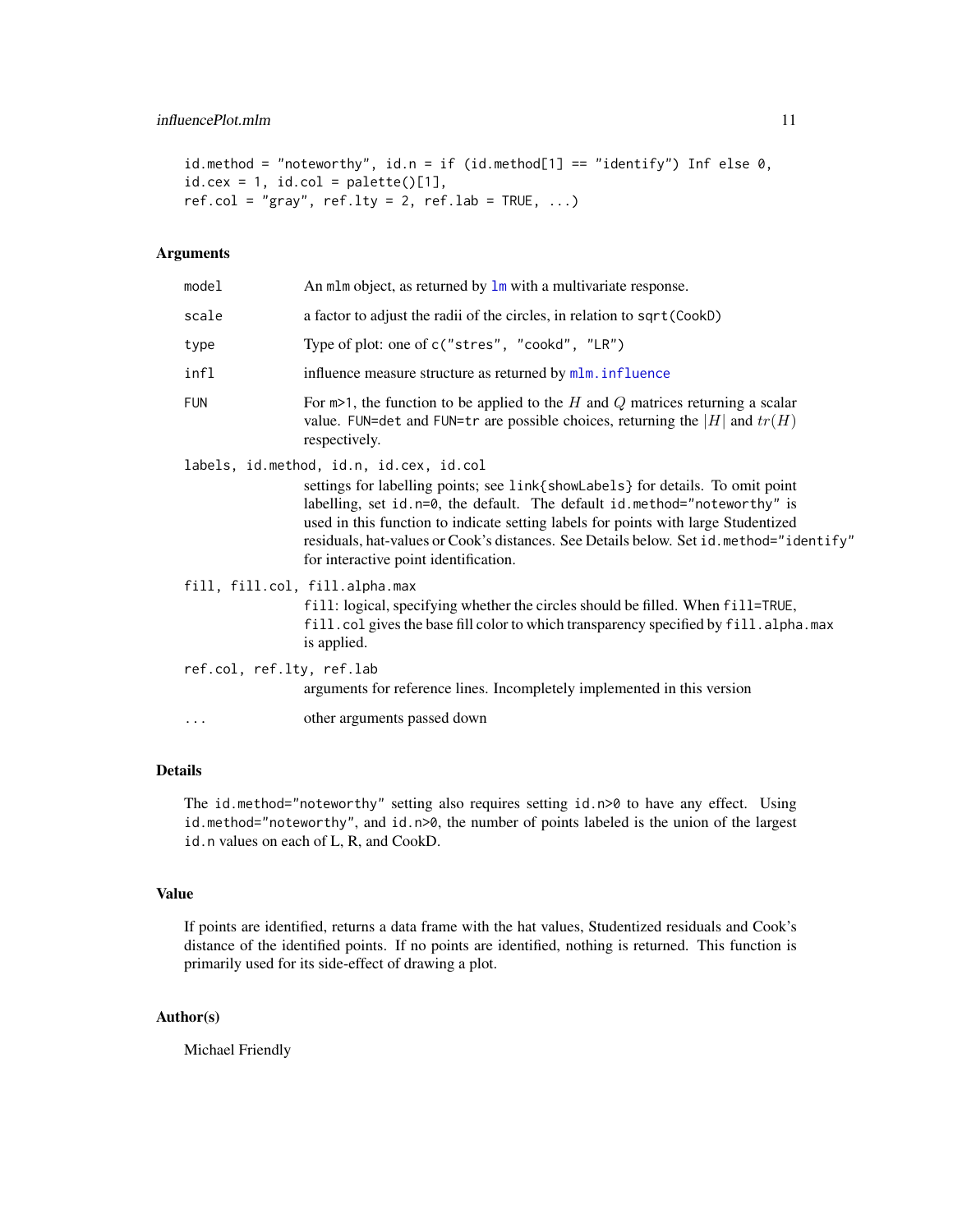#### <span id="page-11-0"></span>References

Barrett, B. E. and Ling, R. F. (1992). General Classes of Influence Measures for Multivariate Regression. *Journal of the American Statistical Association*, 87(417), 184-191.

Barrett, B. E. (2003). Understanding Influence in Multivariate Regression *Communications in Statistics - Theory and Methods*, 32, 667-680.

McCulloch, C. E. & Meeter, D. (1983). Discussion of "Outliers..." by R. J. Beckman and R. D. Cook. *Technometrics*, 25, 152-155

#### See Also

[mlm.influence](#page-15-1), [lrPlot](#page-13-1)

[influencePlot](#page-0-0) in the car package

#### Examples

```
data(Rohwer, package="heplots")
Rohwer2 <- subset(Rohwer, subset=group==2)
Rohwer.mod <- lm(cbind(SAT, PPVT, Raven) ~ n+s+ns+na+ss, data=Rohwer2)
influencePlot(Rohwer.mod, id.n=4, type="stres")
influencePlot(Rohwer.mod, id.n=4, type="LR")
influencePlot(Rohwer.mod, id.n=4, type="cookd")
# Sake data
data(Sake, package="heplots")
Sake.mod <- lm(cbind(taste,smell) ~ ., data=Sake)
influencePlot(Sake.mod, id.n=3, type="stres")
influencePlot(Sake.mod, id.n=3, type="LR")
influencePlot(Sake.mod, id.n=3, type="cookd")
# Adopted data
data(Adopted, package="heplots")
Adopted.mod <- lm(cbind(Age2IQ, Age4IQ, Age8IQ, Age13IQ) ~ AMED + BMIQ, data=Adopted)
  influencePlot(Adopted.mod, id.n=3)
influencePlot(Adopted.mod, id.n=3, type="LR", ylim=c(-4,-1.5))
```
Jfuns *General Classes of Influence Measures*

#### <span id="page-11-1"></span>Description

These functions implement the general classes of influence measures for multivariate regression models defined in Barrett and Ling (1992), Eqn 2.3, 2.4, as shown in their Table 1.

They are defined in terms of the submatrices for a deleted index subset  $I$ 

$$
H_I = X_I (X^T X)^{-1} X_I
$$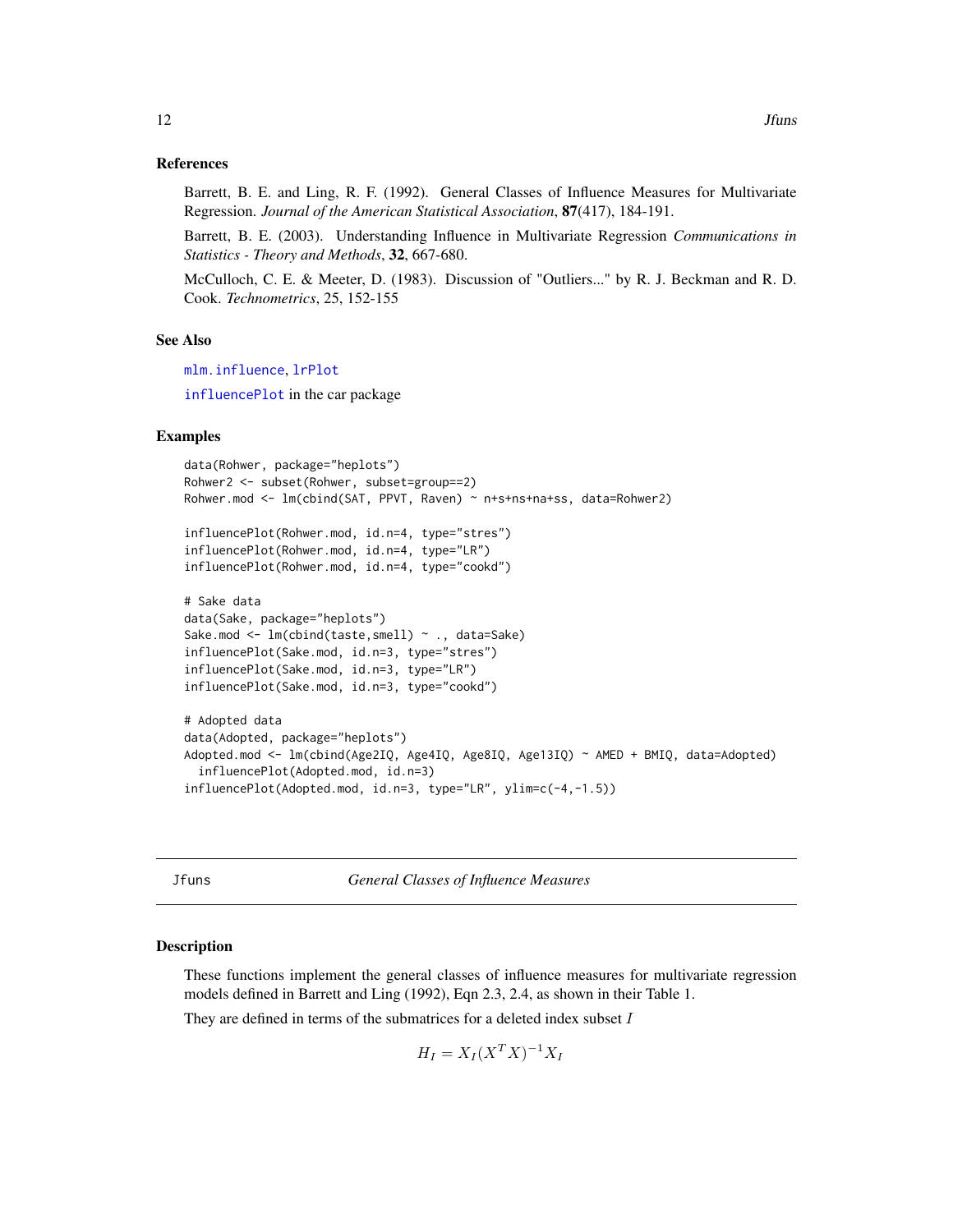$Jfuns$  13

$$
Q_I = E_I (E^T E)^{-1} E_I
$$

corresponding to the hat and residual matrices in univariate models.

For subset size  $m = 1$  these evaluate to scalar equivalents of hat values and studentized residuals.

For subset size  $m > 1$  these are  $m \times m$  matrices and functions in the  $J^{det}$  class use  $|H_I|$  and  $|Q_I|$ , while those in the  $J^{tr}$  class use  $tr(H_I)$  and  $tr(Q_I)$ .

The functions COOKD, COVRATIO, and DFFITS implement some of the standard influence measures in these terms for the general cases of multivariate linear models and deletion of subsets of size m>1, but they are only included here for experimental purposes.

### Usage

Jdet(H, Q, a, b, f) Jtr(H, Q, a, b, f) COOKD(H, Q, n, p, r, m) COVRATIO(H, Q, n, p, r, m) DFFITS(H, Q, n, p, r, m)

#### Arguments

| H            | a scalar or $m \times m$ matrix giving the hat values for subset I      |
|--------------|-------------------------------------------------------------------------|
| Q            | a scalar or $m \times m$ matrix giving the residual values for subset I |
| a            | the <i>a</i> parameter for the $J^{det}$ and $J^{tr}$ classes           |
| $\mathbf b$  | the <i>b</i> parameter for the $J^{det}$ and $J^{tr}$ classes           |
| $\mathsf{f}$ | scaling factor for the $J^{det}$ and $J^{tr}$ classes                   |
| n            | sample size                                                             |
| p            | number of predictor variables                                           |
| $\mathsf{r}$ | number of response variables                                            |
| m            | deletion subset size                                                    |

#### Details

These functions are purely experimental and not intended to be used directly. However, they may be useful to define other influence measures than are currently implemented here.

## Value

The scalar result of the computation.

#### Author(s)

Michael Friendly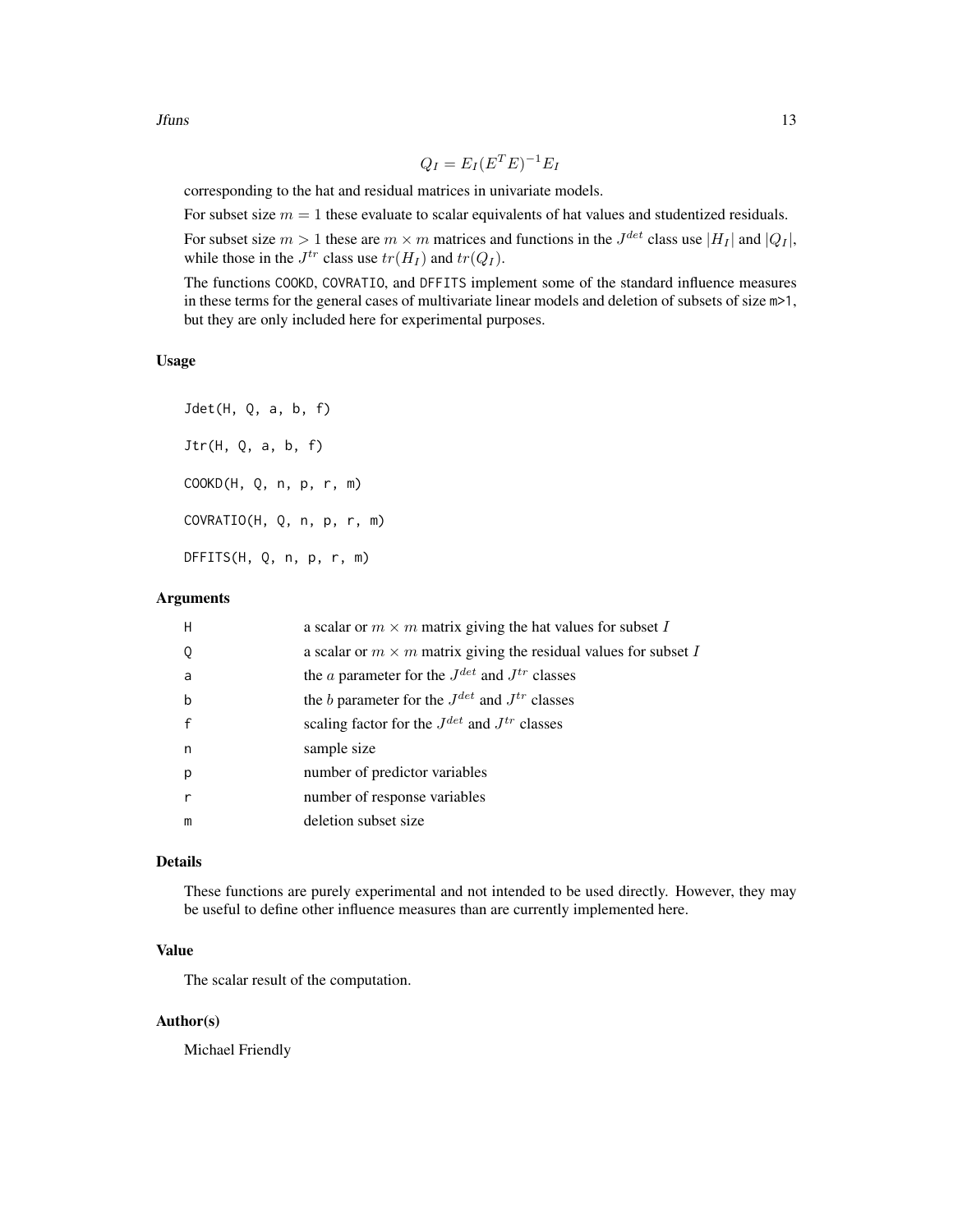#### <span id="page-13-0"></span>References

Barrett, B. E. and Ling, R. F. (1992). General Classes of Influence Measures for Multivariate Regression. *Journal of the American Statistical Association*, 87(417), 184-191.

#### <span id="page-13-1"></span>lrPlot *Regression LR Influence Plot*

#### Description

This function creates a "bubble" plot of functions,  $R = \log(\text{Studentized residuals}^2)$  by  $L = \log(H/p^*(1-p^*))$ H)) of the hat values, with the areas of the circles representing the observations proportional to Cook's distances.

This plot, suggested by McCulloch & Meeter (1983) has the attractive property that contours of equal Cook's distance are diagonal lines with slope = -1. Various reference lines are drawn on the plot corresponding to twice and three times the average hat value, a "large" squared studentized residual and contours of Cook's distance.

#### Usage

```
lrPlot(model, ...)
## S3 method for class 'lm'
lrPlot(model, scale = 12,
xlab = "log Leverage factor [log H/p*(1-H)]",
ylab = "log (Studentized Residual^2)",
xlim = NULL, ylim,
labels,
id.method = "noteworthy",
id.n = if (id.method[1] == "identify") Inf else 0,
id.cex = 1, id.col = palette()[1],
ref = c("h", "v", "d", "c"), ref,col = "gray",ref.lty = 2, ref.lab = TRUE,
 ...)
```
#### Arguments

| model      | a linear or generalized-linear model.                                                                                                                                                                                                 |
|------------|---------------------------------------------------------------------------------------------------------------------------------------------------------------------------------------------------------------------------------------|
| scale      | a factor to adjust the radii of the circles, in relation to sqrt (CookD)                                                                                                                                                              |
| xlab, ylab | axis labels.                                                                                                                                                                                                                          |
| xlim, ylim | Limits for x and y axes. In the space of $(L, R)$ very small residuals typically<br>extend the y axis enough to swamp the large residuals, so the default for ylim is<br>set to a range of 6 log units starting at the maximum value. |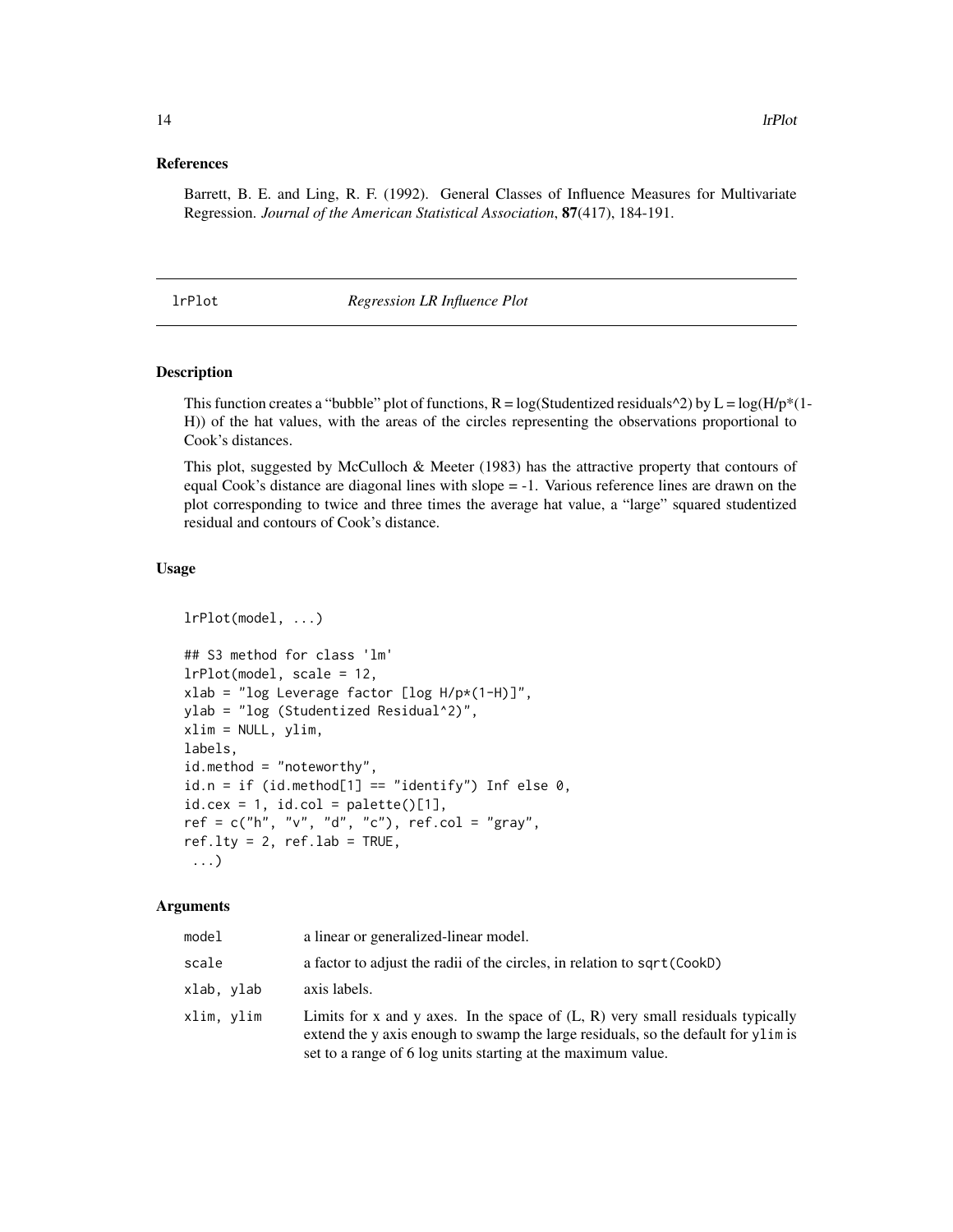<span id="page-14-0"></span>

|                  |         | labels, id.method, id.n, id.cex, id.col<br>settings for labeling points; see link{showLabels} for details. To omit point la-<br>beling, set id. n=0, the default. The default id. method="noteworthy" is used<br>in this function to indicate setting labels for points with large Studentized residu-<br>als, hat-values or Cook's distances. See Details below. Set id. method="identify"<br>for interactive point identification. |  |  |  |
|------------------|---------|--------------------------------------------------------------------------------------------------------------------------------------------------------------------------------------------------------------------------------------------------------------------------------------------------------------------------------------------------------------------------------------------------------------------------------------|--|--|--|
|                  | ref     | Options to draw reference lines, any one or more of $c("h", "v", "d", "c").$<br>"h" and "v" draw horizontal and vertical reference lines at noteworthy values<br>of R and L respectively. "d" draws equally spaced diagonal reference lines for<br>contours of equal CookD. "c" draws diagonal reference lines corresponding to<br>approximate 0.95 and 0.99 contours of CookD.                                                      |  |  |  |
| ref.col, ref.lty |         |                                                                                                                                                                                                                                                                                                                                                                                                                                      |  |  |  |
|                  |         | Color and line type for reference lines. Reference lines for "c" %in% ref are<br>handled separately.                                                                                                                                                                                                                                                                                                                                 |  |  |  |
|                  | ref.lab | A logical, indicating whether the reference lines should be labeled.                                                                                                                                                                                                                                                                                                                                                                 |  |  |  |
|                  | .       | arguments to pass to the plot and points functions.                                                                                                                                                                                                                                                                                                                                                                                  |  |  |  |

## Details

The id.method="noteworthy" setting also requires setting id.n>0 to have any effect. Using id.method="noteworthy", and id.n>0, the number of points labeled is the union of the largest id.n values on each of L, R, and CookD.

#### Value

If points are identified, returns a data frame with the hat values, Studentized residuals and Cook's distance of the identified points. If no points are identified, nothing is returned. This function is primarily used for its side-effect of drawing a plot.

## Author(s)

Michael Friendly

## References

A. J. Lawrence (1995). Deletion Influence and Masking in Regression *Journal of the Royal Statistical Society. Series B (Methodological)* , Vol. 57, No. 1, pp. 181-189.

McCulloch, C. E. & Meeter, D. (1983). Discussion of "Outliers..." by R. J. Beckman and R. D. Cook. *Technometrics*, 25, 152-155.

#### See Also

[influencePlot.mlm](#page-9-1)

[influencePlot](#page-0-0) in the car package for other methods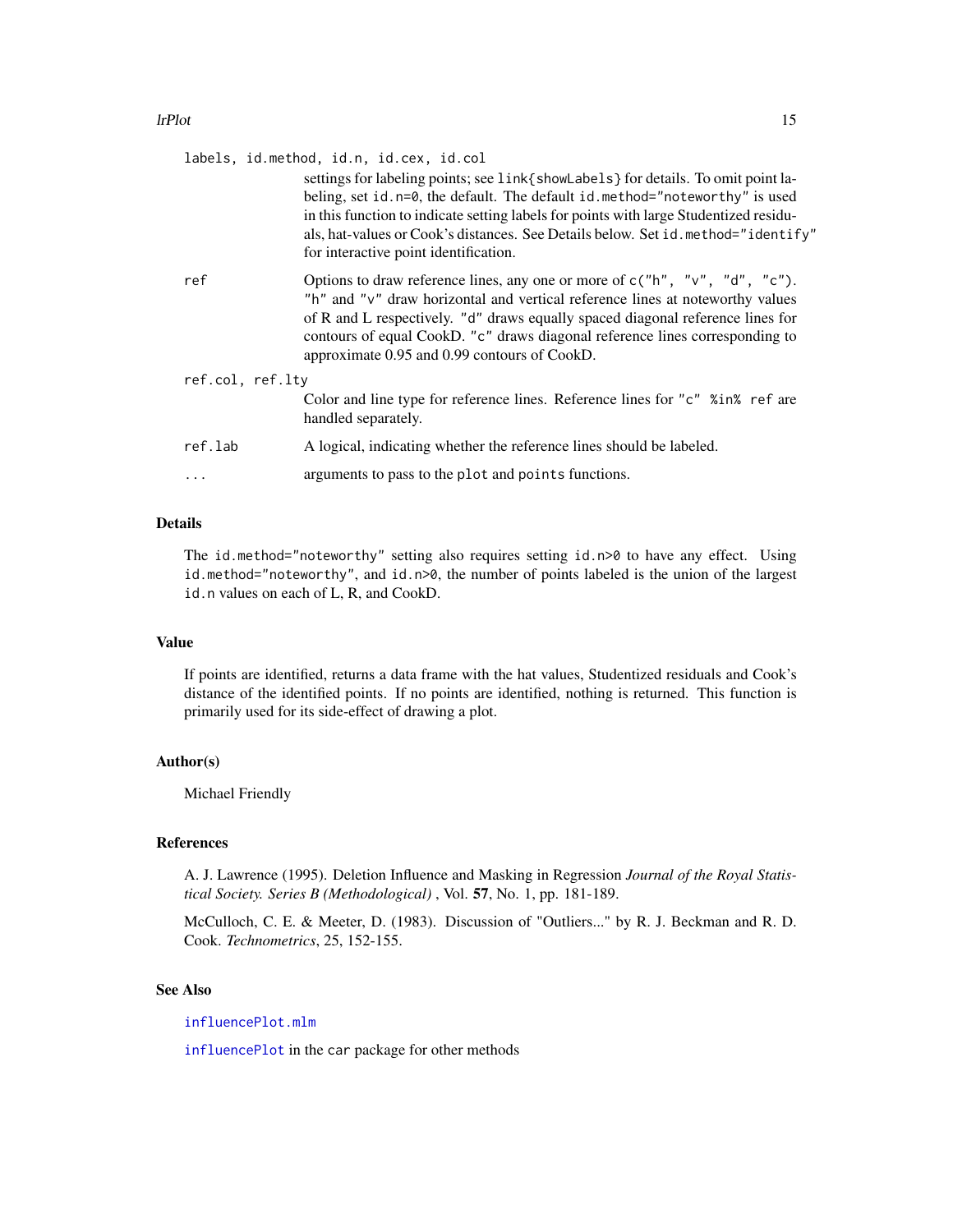## Examples

```
# artificial example from Lawrence (1995)
x <- c( 0, 0, 7, 7, 8, 8, 9, 9, 10, 10, 11, 11, 18, 18 )
y <- c( 0, 6, 6, 7, 6, 7, 6, 7, 6, 7, 6, 7, 7, 18 )
DF <- data.frame(x,y, row.names=LETTERS[1:length(x)])
DF
with(DF, {
plot(x, y, pch=16, cex=1.3)abline(lm(y~x), col="red", lwd=2)
NB \leftarrow c(1, 2, 13, 14)text(x[NB],y[NB], LETTERS[NB], pos=c(4,4,2,2))
}
\lambdamod <- lm(y~x, data=DF)
# standard influence plot from car
influencePlot(mod, id.n=4)
# lrPlot version
lrPlot(mod, id.n=4)
library(car)
dmod \leq lm(prestige \sim income + education, data = Duncan)
influencePlot(dmod, id.n=3)
lrPlot(dmod, id.n=3)
```
<span id="page-15-1"></span>

| mlm.influence |        |  |  | Calculate Regression Deletion Diagnostics for Multivariate Linear |  |
|---------------|--------|--|--|-------------------------------------------------------------------|--|
|               | Models |  |  |                                                                   |  |

## Description

mlm.influence is the main computational function in this package. It is usually not called directly, but rather via its alias, [influence.mlm](#page-7-1), the S3 method for a mlm object.

#### Usage

```
mlm.influence(model, do.coef = TRUE, m = 1, ...)
```
#### Arguments

| model   | An mlm object, as returned by lm                                    |
|---------|---------------------------------------------------------------------|
| do.coef | logical. Should the coefficients be returned in the inflmlm object? |
| m       | Size of the subsets for deletion diagnostics                        |
| $\cdot$ | Further arguments passed to other methods                           |
|         |                                                                     |

<span id="page-15-0"></span>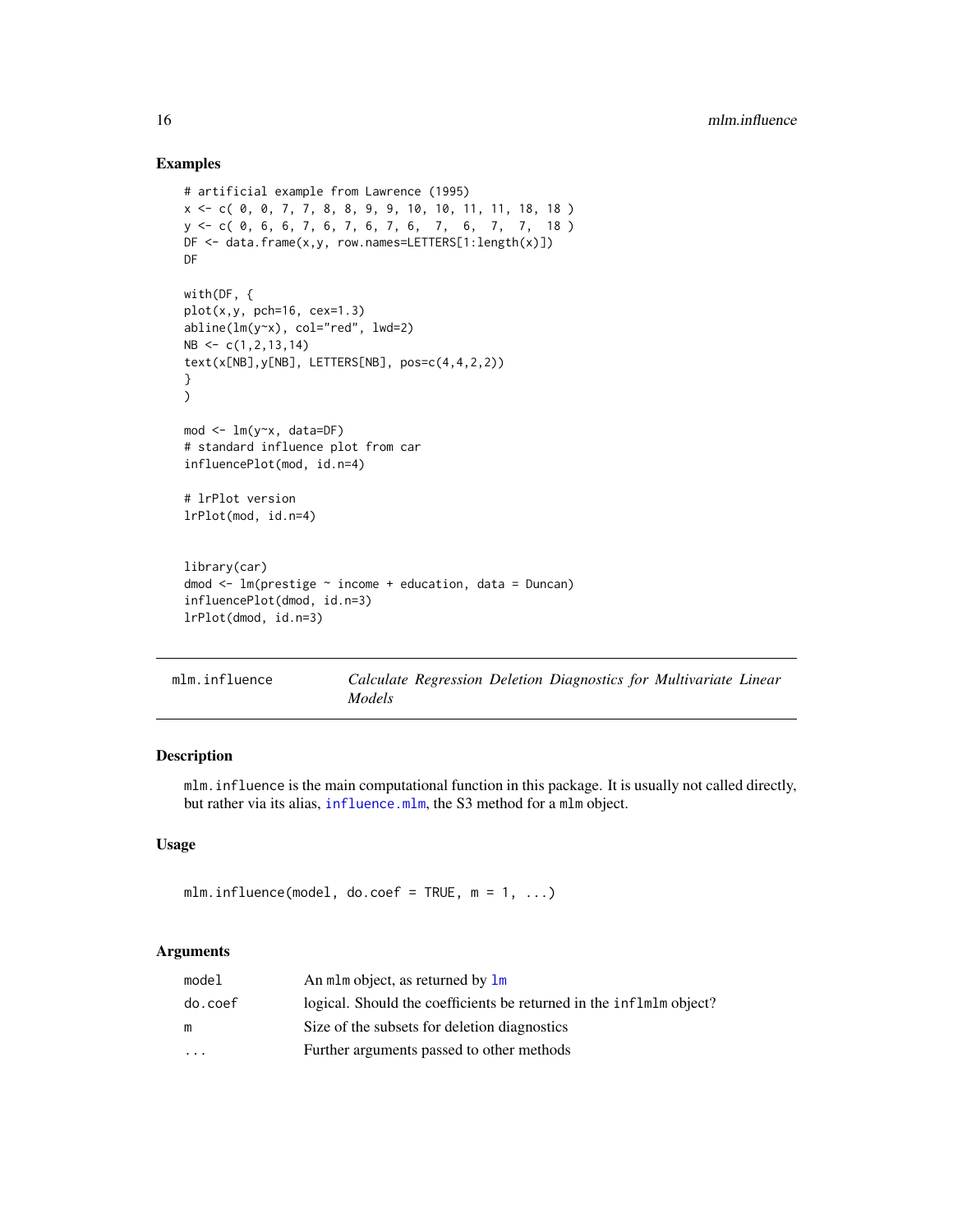### <span id="page-16-0"></span>mlm.influence 17

## Details

The computations and methods for the m=1 case are straight-forward, as are the computations for the m>1 case. Associated methods for m>1 are still under development.

## Value

mlm.influence returns an S3 object of class inflmlm, a list with the following components

| m       | Deletion subset size                                                                                                                                           |
|---------|----------------------------------------------------------------------------------------------------------------------------------------------------------------|
| H       | Hat values, $H_I$ . If $m=1$ , a vector of diagonal entries of the 'hat' matrix. Other-<br>wise, a list of $m \times m$ matrices corresponding to the subsets. |
| Q       | Residuals, $Q_I$ .                                                                                                                                             |
| CookD   | Cook's distance values                                                                                                                                         |
|         | Leverage components                                                                                                                                            |
| R       | Residual components                                                                                                                                            |
| subsets | Indices of the observations in the subsets of size m                                                                                                           |
| labels  | <b>Observation labels</b>                                                                                                                                      |
| call    | Model call for the mlm object                                                                                                                                  |
| Beta    | Deletion regression coefficients-included if do. coef=TRUE                                                                                                     |
|         |                                                                                                                                                                |

#### Author(s)

Michael Friendly

#### References

Barrett, B. E. and Ling, R. F. (1992). General Classes of Influence Measures for Multivariate Regression. *Journal of the American Statistical Association*, 87(417), 184-191.

Barrett, B. E. (2003). Understanding Influence in Multivariate Regression. *Communications in Statistics – Theory and Methods*, 32, 3, 667-680.

## See Also

[influencePlot.mlm](#page-9-1), ~~~

#### Examples

```
Rohwer2 <- subset(Rohwer, subset=group==2)
rownames(Rohwer2)<- 1:nrow(Rohwer2)
Rohwer.mod <- lm(cbind(SAT, PPVT, Raven) ~ n+s+ns+na+ss, data=Rohwer2)
Rohwer.mod
influence(Rohwer.mod)
```

```
# Sake data
Sake.mod <- lm(cbind(taste,smell) ~ ., data=Sake)
influence(Sake.mod)
```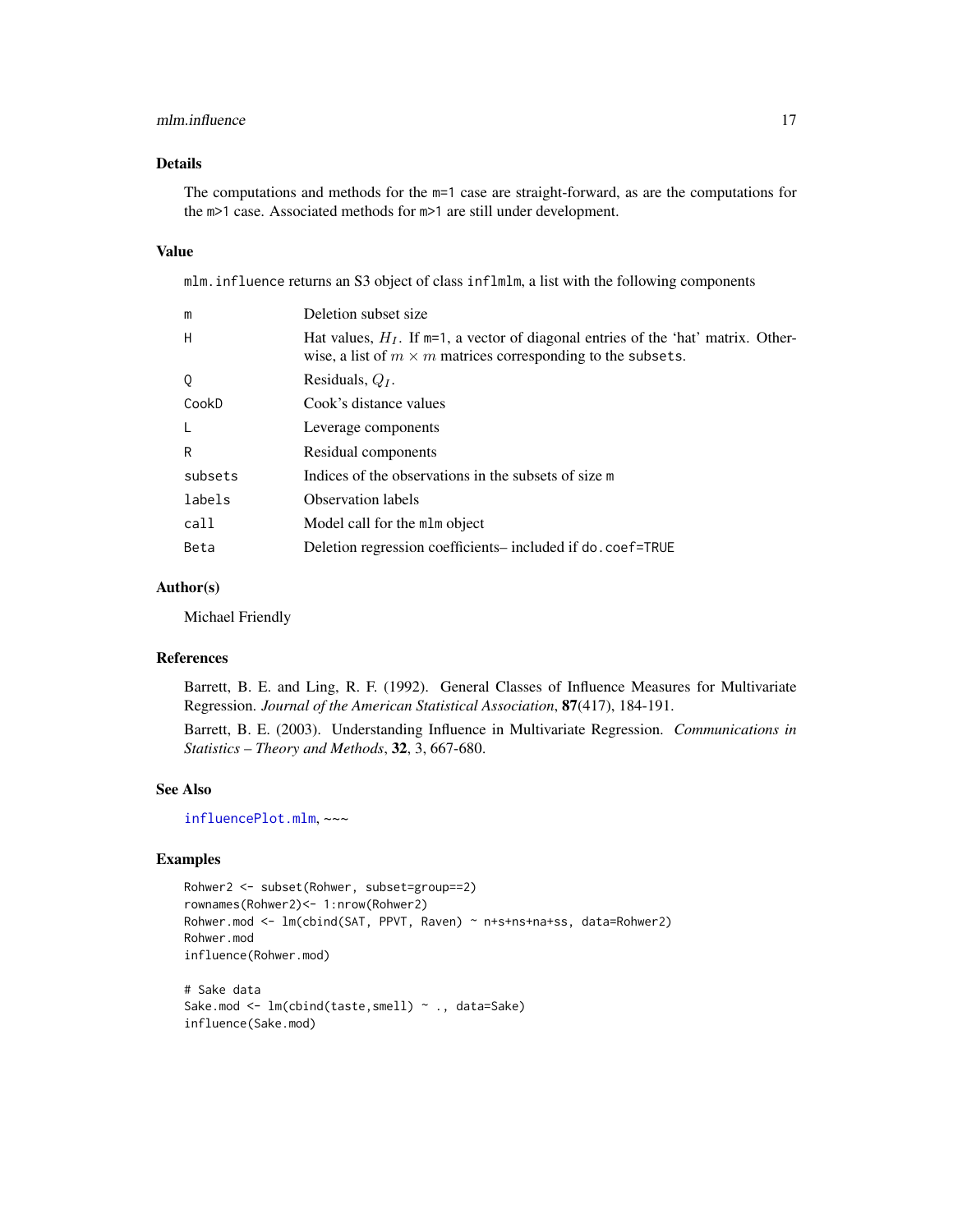<span id="page-17-0"></span>

## Description

Calculates the n-th power of a square matrix, where n can be a positive or negative integer or a fractional power.

## Usage

mpower(A, n)

## Arguments

| A square matrix. Must also be symmetric for non-integer powers. |
|-----------------------------------------------------------------|
| matrix power                                                    |

## Details

If n<0, the method is applied to  $A^{-1}$ . When n is an integer, the function uses the Russian peasant method, or repeated squaring for efficiency. Otherwise, it uses the spectral decomposition of A, requiring a symmetric matrix.

## Value

Returns the matrix  $A^n$ 

#### Author(s)

Michael Friendly

#### See Also

Packages corpcor and expm define similar functions.

## Examples

```
M \leftarrow matrix(sample(1:9), 3,3)mpower(M,2)
mpower(M,4)
# make a symmetric matrix
MM <- crossprod(M)
mpower(MM, -1)
Mhalf <- mpower(MM, 1/2)
all.equal(MM, Mhalf %*% Mhalf)
```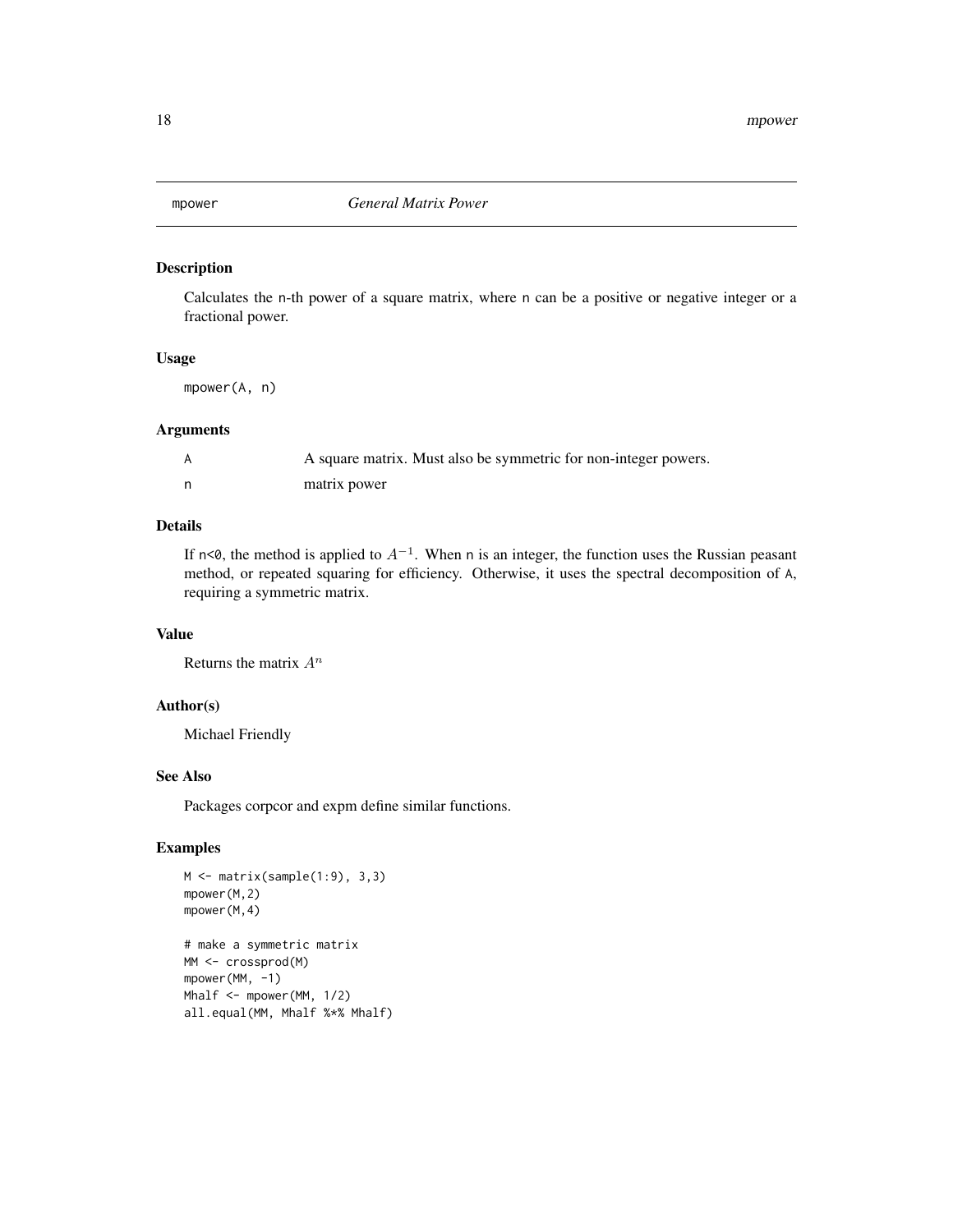<span id="page-18-0"></span>

## Description

Calculates the trace of a matrix

## Usage

tr(M)

## Arguments

M a matrix

## Value

returns the sum of the diagonal elements

## Author(s)

Michael Friendly

## Examples

M <- matrix(sample(1:9), 3,3) tr(M)